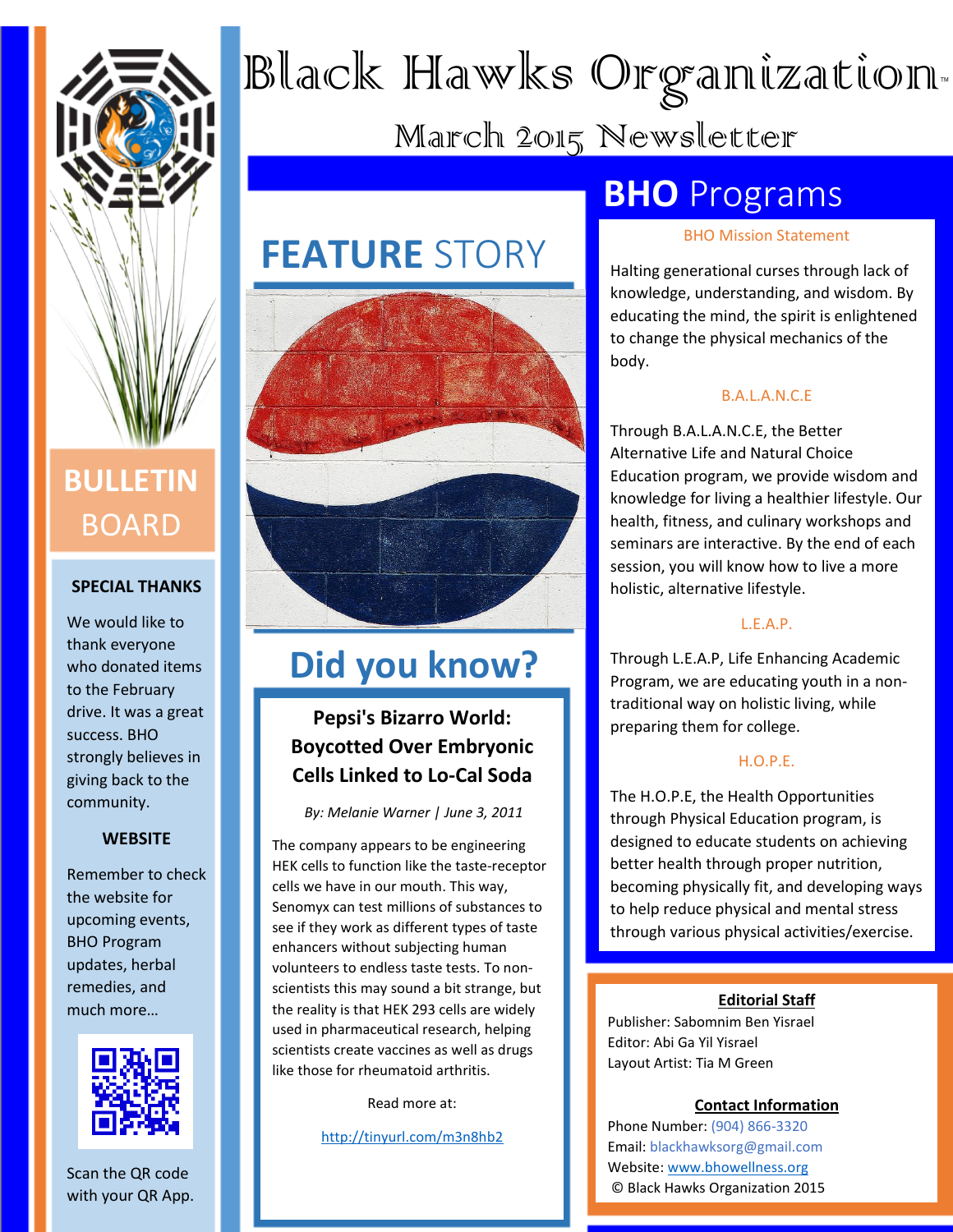# **Health Tip**

## How to Kick the Common Cold

**Herb and Vegetable Soup**

Eating the soup and drinking the broth provides many nutrients and vitamins that are lacking when someone has a cold.

## **Herbal Tea**

Herbal teas not only taste great (most of the time) they also help break up mucus and congestion. Herbal Teas can also soothe a calm throat.

## **Detox Bath**

Detoxifying baths help raise your body temperature to also help break up mucus and congestion. The steam form the bath helps you sweat (the body's natural way of detoxifying) and works just as good as a sauna.

## **Steam**

Steam infused with all natural herbs, including mint, thyme, sage, etc., can help soothe the throat and unclog sinuses.

For recipes and more visit our YouTube Channel

## Food Fact

**Formaldehyde** is the stinky liquid that's used to preserve dead laboratory animals. This chemical is what the artificial sweetener, aspartame, breaks down into after being eaten. It is also found in cigarettes.

## **Healthy** Living

## 3 Simple, Natural Ways for Detoxing Your Body By Lisa Garber | August 31, 2014

*"As much as we would like to believe otherwise, avoiding toxins in today's environment is nearimpossible. In a 2005 study, the Centers for Disease Control and Prevention (CDC) found 60 toxic compounds in over 2,000 people across America…"*

#### **Juice**

Juicing isn't just a trendy way to lose weight or consume more greens—it's a powerful tool for detoxing your body. Mix organic vegetables with greens and purified water and have as a snack daily, or, if you're experienced, power yourself through a fast. Juicing isn't part of the famed Gerson cancer therapy for nothing. This is also one great way for how to detox your body naturally using healing foods.

#### **Drink lemon water**

Beginners should start every day with a glass of lemon water; it is among natural liver cleansing foods, which are major players in the body's detoxification process. (It even fights fat and boosts your immune system.)

## **Sweat**

One of the body's natural method of toxin removal is sweating, which is why we advocate moderate exercise and even the occasional venture into a dry sauna. Used in conjunction with other methods, like drinking water with lemon or juicing, sweating can help with detoxing the body.

Detoxing your body is something you will not regret – so start today!

For more information, visit:

<http://tinyurl.com/n63wd63>

## **BHO Sports:** Taekwondo

## **First Step to the Nationals: Georgia Qualifier**

## By TMG | February 28, 2015

After months of warrior competition training, two of BHTC's finest heavyweights prepare to go to Georgia to battle it out for the gold. Devin LaVette and Richard Williams will be attending the Annual 2015 Georgia State Championships on March 7. The tournament will be held in Dacula, Georgia. Placing  $1<sup>st</sup> - 4<sup>th</sup>$  will qualify them to go to the Taekwondo National Championships. So, mark your calendars and COME OUT AND SUPPORT!





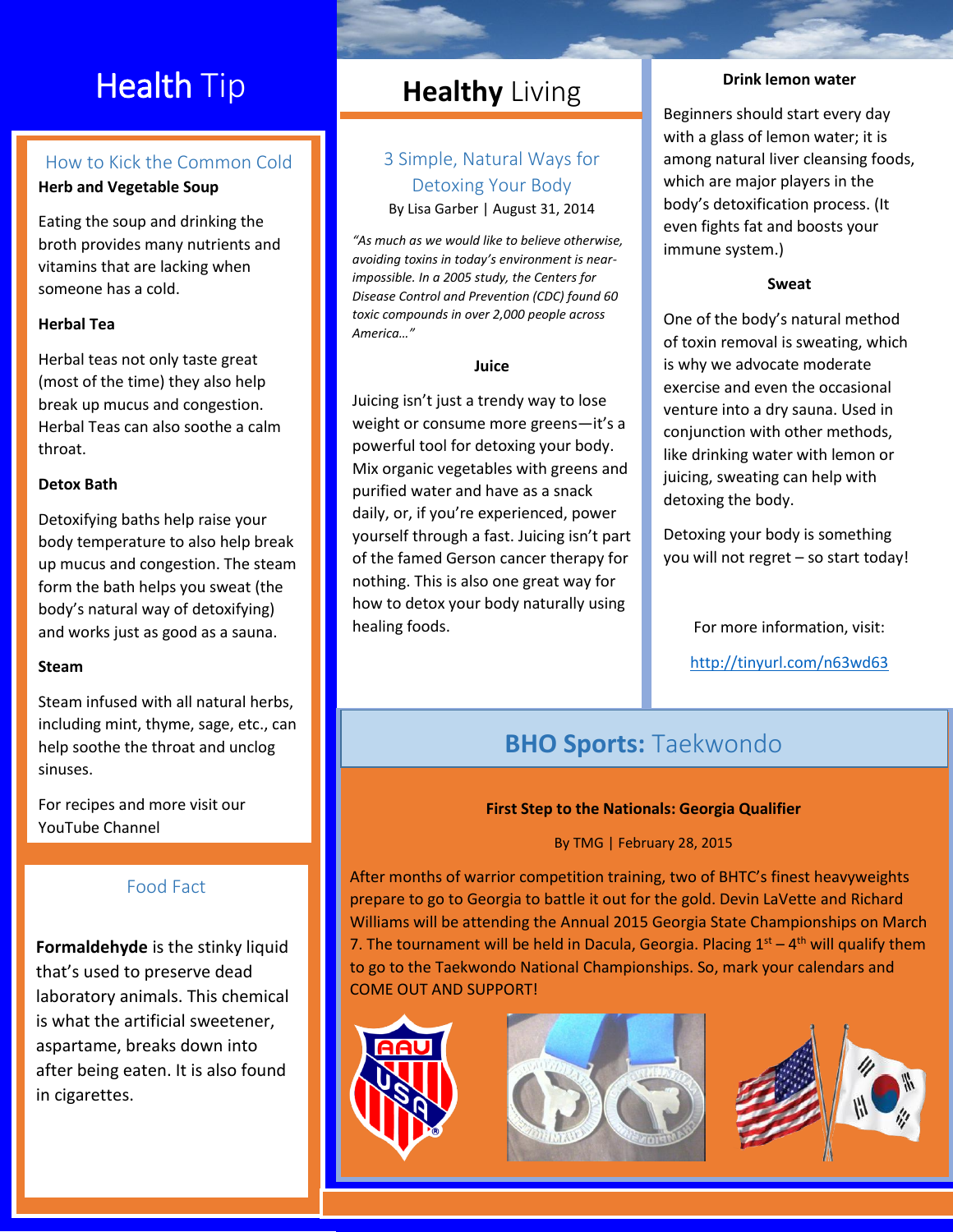## **Vegan** Recipe

### **Pumpkin Butter**

By Aine Carlin |November 4, 2013

### INGREDIENTS:

1 cup pumpkin puree

1/4 cup soy milk

- 1/2 cup agave nectar
- 2 tbsp date syrup

1 tsp cinnamon

1/2 tsp ginger

1/2 tsp nutmeg

1/4 tsp allspice

1/4 tsp coriander

pinch salt

## DIRECTIONS:

1. Put all the ingredients into a saucepan and mix thoroughly.

2. Simmer the mixture on a low heat until it thickens ensuring to stir it constantly to prevent it from sticking to the bottom of the pan. It should take about 20-30 minutes to thicken.

3. When the butter has sufficiently thickened transfer to the jar and screw the lid on immediately. Allow to cool for at least a day before using or giving it away.

For more recipes, visit

### [www.onegreenplanet.org](http://www.onegreenplanet.org/)





## **Amazing Uses of Aloe Vera**

1. Pamper yourself to a soothing body rub. Slice aloe leaves lengthwise and use the inner sides as a biodegradable body scrub in the shower.

2. Strengthen gums and promote strong, healthy teeth by taking orally or use toothpaste with aloe vera ingredients.

3. This solid material contains over 75 different nutrients including vitamins, minerals, enzymes, sugars, anthraquinones or phenolic compounds, lignin, saponins, sterols, amino acids and salicylic acid.

4. Replace creams and lotions as a general moisturizer for dry skin. Aloe is fast absorbing!

5. Take orally to reduce cholesterol and triglycerides for a healthy heart.

## **Words of** Wisdom

I live my life as the Almighty intends for me to live. I don't claim to be perfect, but I try to live my life in perfection. Though I may fall short from time to time, I will not allow myself to fall victim to my short comings. I understand that I am human an imperfect being, even though I am entitled to my mistakes. It does not mean that I have the right to excuse them. I strive to live my life, as all of us should, that is to build, grow and develop; if we do not, then we will truly die spiritually, mentally, and physically.

~Sa Bom Nim Yisrael

*"Real knowledge is to know the extent of one's ignorance."*

*- Confucius*

## **Mother's** Essence

## **SHOWCASE THE AUTHENTIC YOU**

By Abigayil Yisrael | March 1, 2015

Shalom Daughters. Take it off, wipe it off, and allow your authentic inner beauty shine. Cease dressing and making up yourselves to impress, rather dress to express who you are. It's easier to conform to the trends around you, than to be yourself because you love yourself. You were wonderfully and marveolusly created. This month tap into your inner being and showcase self appreciation by allowing your inner beauty to shine.

When you're comfortable in your own skin...you're beautiful,

Confidence is the best makeup you could ever wear.